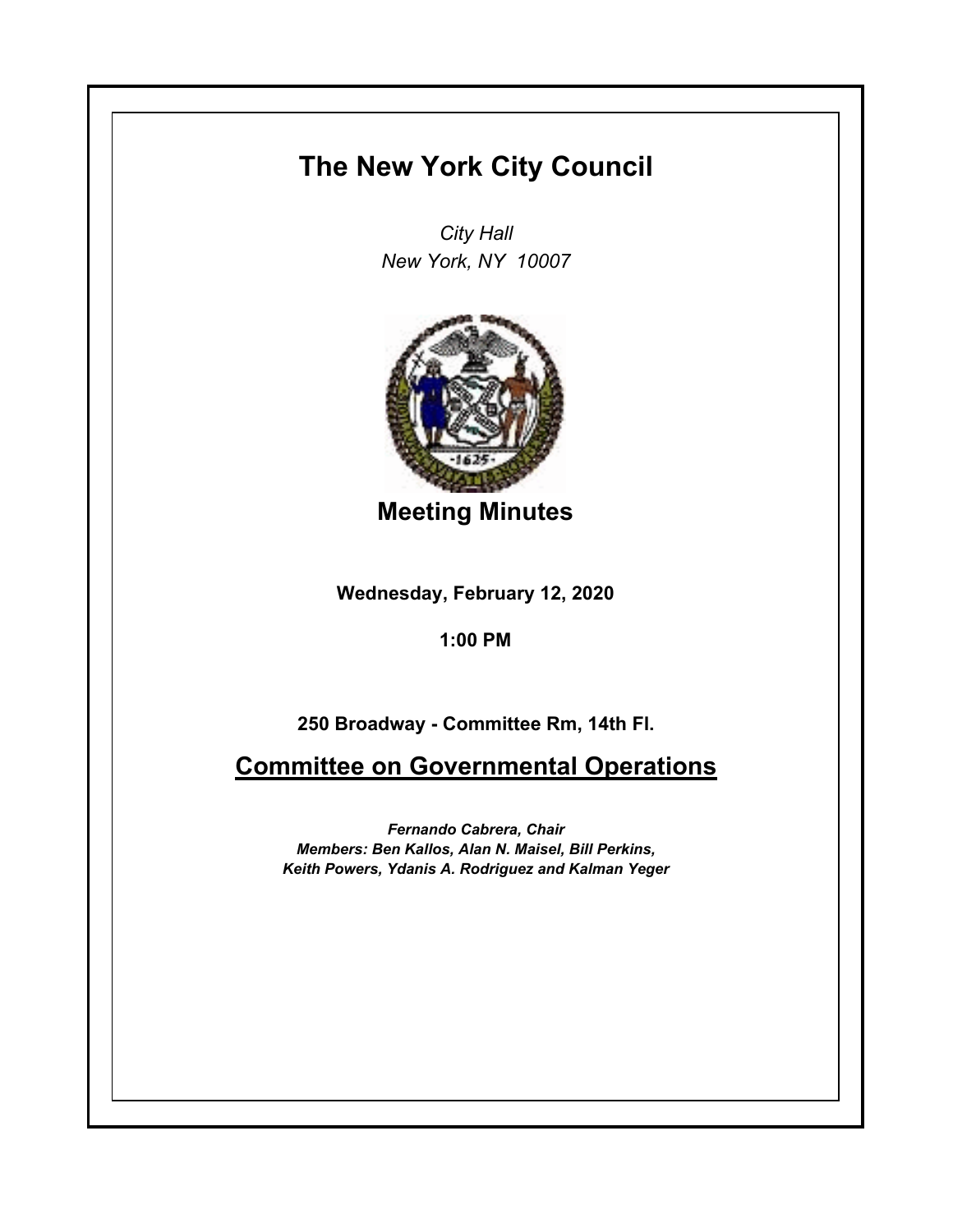| Roll Call     |                                                                                                                                                                                                                                                                                |
|---------------|--------------------------------------------------------------------------------------------------------------------------------------------------------------------------------------------------------------------------------------------------------------------------------|
|               | <b>Present:</b> Cabrera, Kallos, Maisel, Powers, Rodriguez and Yeger                                                                                                                                                                                                           |
|               | <b>Absent: Perkins</b>                                                                                                                                                                                                                                                         |
|               | <b>Other Council Members Attending: Koo</b>                                                                                                                                                                                                                                    |
| Int 1091-2018 | A Local Law to amend the administrative code of the city of New<br>York, in relation to the posting of machine readable executive<br>orders                                                                                                                                    |
|               | Attachments: Summary of Int. No. 1091, Int. No. 1091, August 29, 2018 - Stated Meeting<br>Agenda with Links to Files, Hearing Transcript - Stated Meeting 8-29-18,<br>Minutes of the Stated Meeting - August 29, 2018, Committee Report<br>2/12/20, Hearing Transcript 2/12/20 |
|               | This Introduction was Hearing Held by Committee                                                                                                                                                                                                                                |
|               | Attachments: Summary of Int. No. 1091, Int. No. 1091, August 29, 2018 - Stated Meeting<br>Agenda with Links to Files, Hearing Transcript - Stated Meeting 8-29-18,<br>Minutes of the Stated Meeting - August 29, 2018, Committee Report<br>2/12/20, Hearing Transcript 2/12/20 |
|               | This Introduction was Laid Over by Committee                                                                                                                                                                                                                                   |
| Int 1871-2020 | A Local Law to amend the New York city charter, in relation to<br>separability of unconsolidated local laws                                                                                                                                                                    |
|               | Attachments: Summary of Int. No. 1871, Int. No. 1871, February 11, 2020 - Stated<br>Meeting Agenda with Links to Files, Hearing Transcript - Stated Meeting<br>2-11-20, Committee Report 2/12/20, Hearing Transcript 2/12/20                                                   |
|               | This Introduction was Hearing Held by Committee                                                                                                                                                                                                                                |
|               | Attachments: Summary of Int. No. 1871, Int. No. 1871, February 11, 2020 - Stated<br>Meeting Agenda with Links to Files, Hearing Transcript - Stated Meeting<br>2-11-20, Committee Report 2/12/20, Hearing Transcript 2/12/20                                                   |
|               | This Introduction was Laid Over by Committee                                                                                                                                                                                                                                   |
| Int 1872-2020 | A Local Law to amend the administrative code of the city of New<br>York, in relation to the online publication of unconsolidated local<br>laws                                                                                                                                 |
|               | Attachments: Summary of Int. No. 1872, Int. No. 1872, February 11, 2020 - Stated<br>Meeting Agenda with Links to Files, Hearing Transcript - Stated Meeting<br>2-11-20, Committee Report 2/12/20, Hearing Transcript 2/12/20                                                   |
|               | This Introduction was Hearing Held by Committee                                                                                                                                                                                                                                |
|               | Attachments: Summary of Int. No. 1872, Int. No. 1872, February 11, 2020 - Stated<br>Meeting Agenda with Links to Files, Hearing Transcript - Stated Meeting<br>2-11-20, Committee Report 2/12/20, Hearing Transcript 2/12/20                                                   |
|               |                                                                                                                                                                                                                                                                                |

## **This Introduction was Laid Over by Committee**